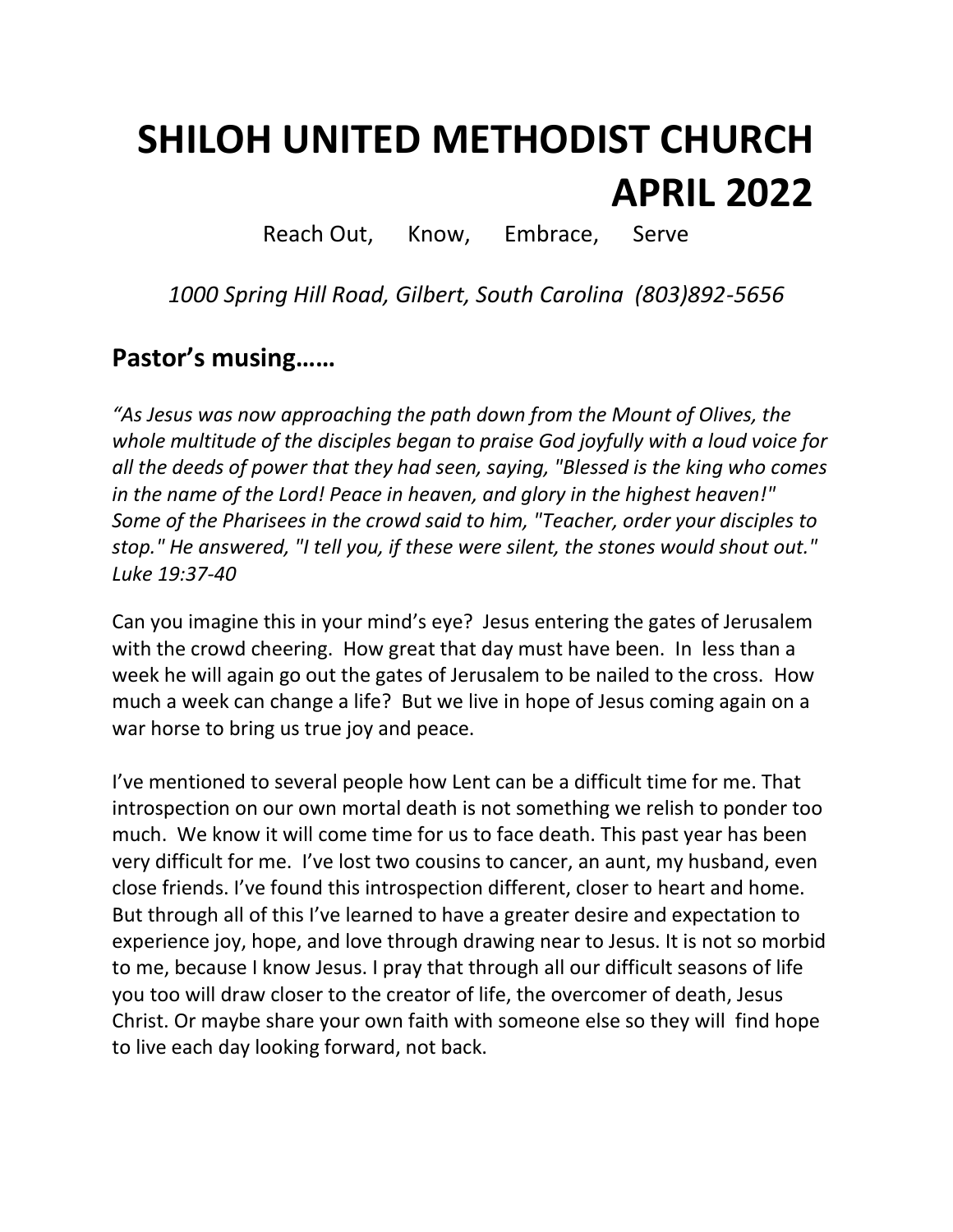We have some exciting things happening at Shiloh UMC. I pray you will take the opportunity to participate, invite and serve. Without you, God's kingdom will be less rich.

In the grip of God's grace, *Rev. Angie* 

## **APRIL BIRTHDAYS**

- 4/3 Kyle Meetze, Jessica Mayo 4/16 Mary Lewis 4/4 Tony Whigham, Ryan Bowman 4/19 Summer Smith 4/6 Tina Stewart 4/21 Makalyn Brooke Mullins 4/8 Andrew Shipes 4/22 Lee Anne Thompson 4/11 Jerry Keenan 1980 and 126 Lauren Eaddy,
- -
	-
	-
	- Aurie Katherine Huff

## **PRAYER REQUESTS**

The United Methodist Church, our country, , Dick Addy, Ken Colton & Family, Andrea Crosby's mother, Linda Danielson, Candy Dawkins, Donna Griffin, Jeremy Griffin & family, Curtis Gillette, Henry Jefferson, Laura Jefferson, Jerry & Drot Keenan, Edna Keisler, John Lewis, Mary Lewis, Jessica Mayo, Susan McDaniel's niece, Len McDaniel, Miriam McCoy, Ashley Price, Mike Pope, Kristie Riser, Diana Tanner, Baby Grason Tibbs, Tripp Whitener, Nancy Young, teachers, students, administrators, parents, our leaders, and those fighting Covid 19.

## **ANNOUNCEMENTS & NEWS**

#### **United Women In Faith**

United Women In Faith (new name for UMW) will meet on April 10, 2022 at 5:00PM at the church. All women of the church are invited. Plans are underway for a church- wide bazaar on November 12, 2022.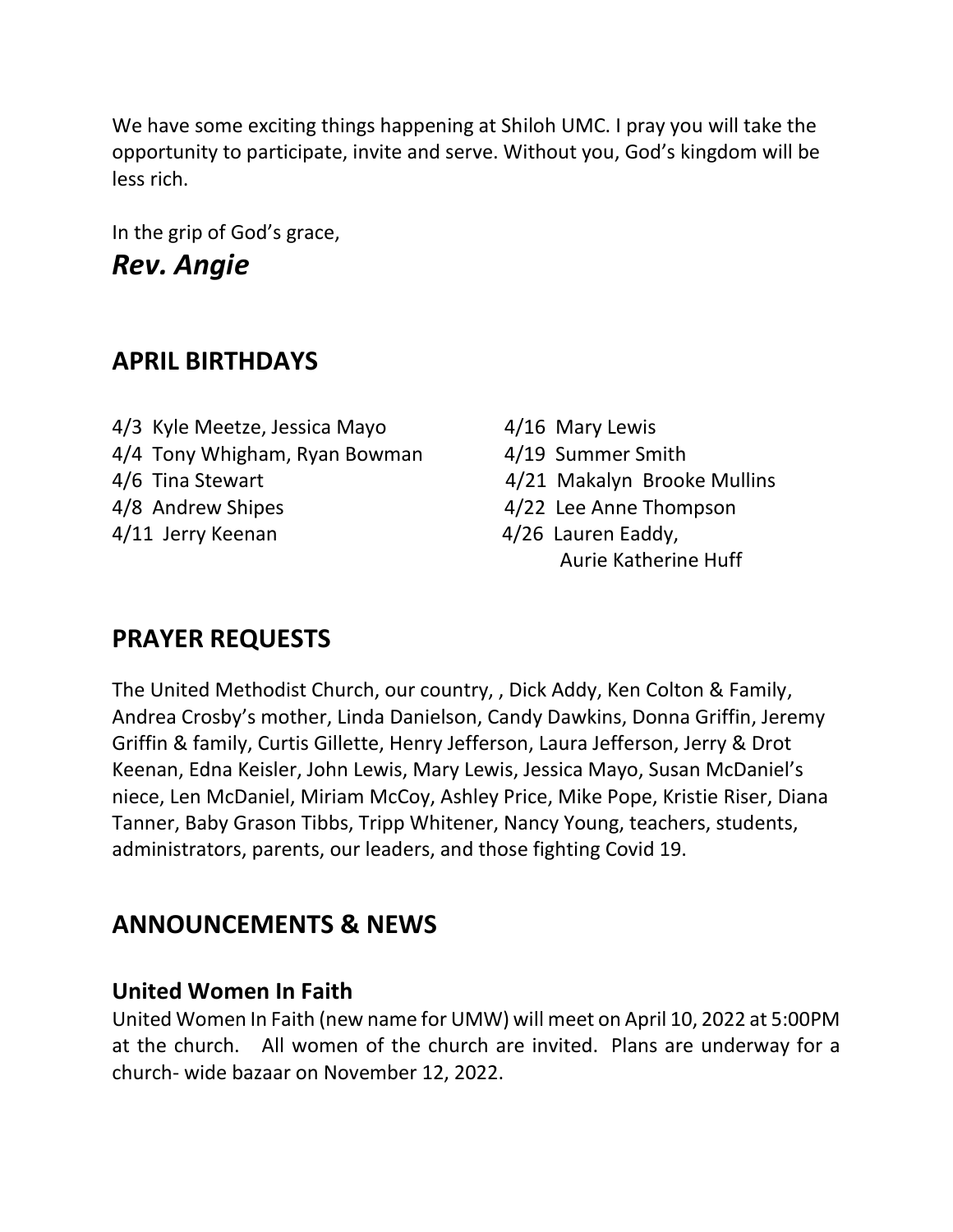

## **Join us for a FREE dinner and hear how God is moving through India!**

## **Friday, April 29th 6:30-8:00 pm Shiloh United Methodist Church 1000 Spring Hill Road, Gilbert, SC 29054**

**Reserve your seat by April 25th with #atttending at 803-892-5656 (***church number, leave message***) or shilohumcgilbert@gmail.com**

*Learn how India Transformed has reached 11 million people through its ministries: \*\*Children's Program \*\*Women's Empowerment \*\*Community Transformation \*\*Christian College*

This dinner is an opportunity to learn about global missions in India. Mrs. Ruth Brodeen, Executive Director of India Transformed, will be with us to give us information of the progress they have made in helping the poorest people in India.

*NOTE:* P*lease invite your family, neighbors and friends.*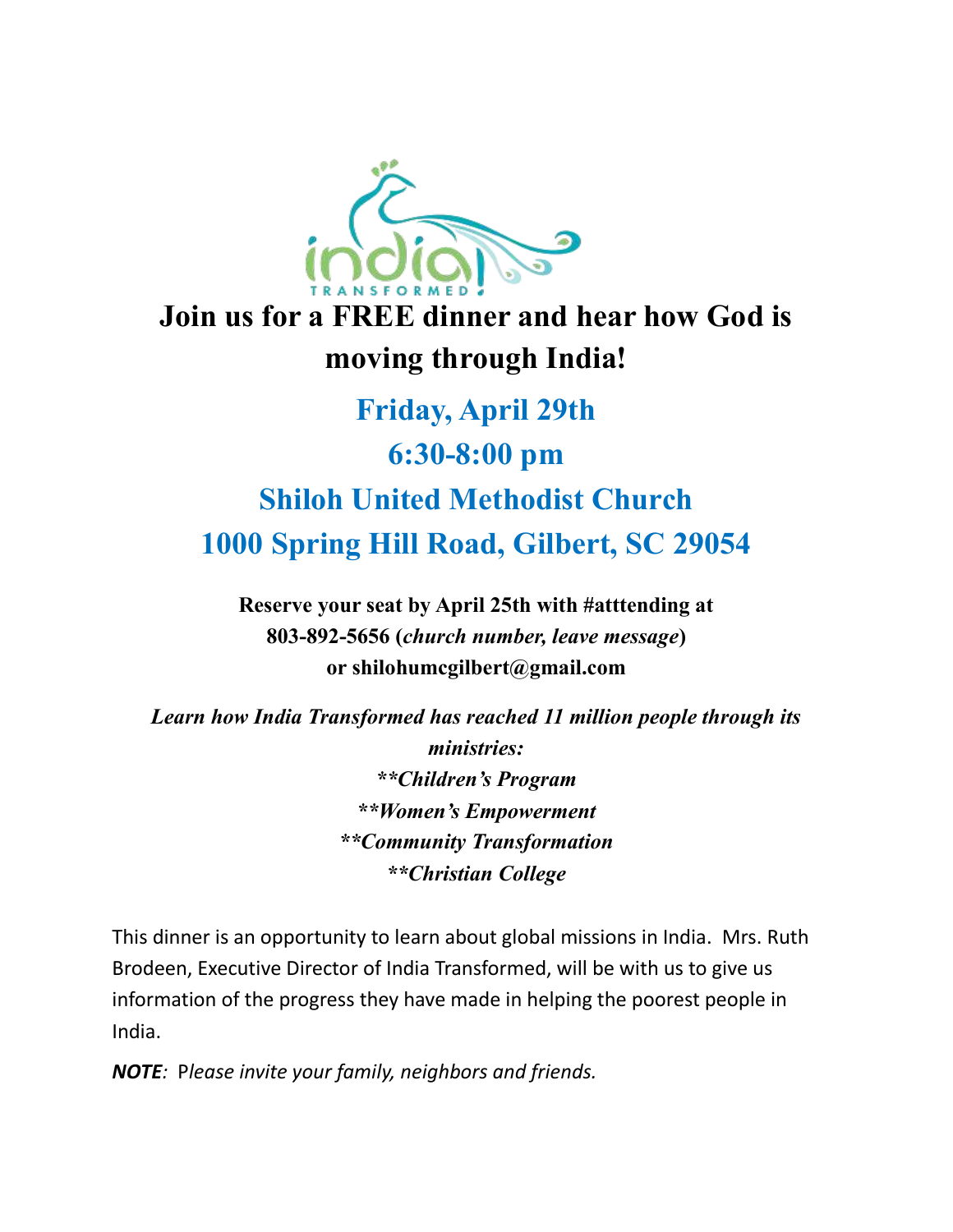## **From Church Council**

Church Council will meet on April 24, 2022 immediately following worship. Team leaders please be prepared to report on your committees. All committees and teams are asked to meet prior to the April meeting. Please forward written reports electronically to Dee Dee Chewning and Mary Baker prior to the April meeting.

#### **Church Web-site is Up – Web Master needed**

Check out the church web site [www.shilohumc.church.](http://www.shilohumc.church/) We still need a webmaster to make changes and additions as needed to the web-site (mostly add to the calendar). If you can navigate Facebook, you can navigate the web-site and make changes. Training is available. We also need pictures from activities and events to post on Facebook and the web-site (please make sure you have permission to use) Upcoming events and activities are needed for the calendar. For now, please email any information for the website, calendar or Facebook page to Pastor Angie or Mary Baker.

#### **Up-dating Church Food List**

Fortunately, Shiloh has few needs for meals to be prepared for grieving families or other special needs. In an effort to up-date the list of those that are willing to provide food for such events, we are asking for each person willing to do so to please contact Sarah Shipes. It is not necessary that you be an accomplished cook to take part and you will not be called upon each time there is a need. It is our hope to have enough volunteers to rotate those that are called upon to help out.

#### **Boston Butt Sale**

Fresh, hot and ready-eat-Boston butts, prepared by Shealy's BBQ, are for sale until May 1, 2022 for pick up on May 7,2022, 9:00 am until 11:00 am at Shiloh. Priced at \$40.00 each, they are just in time for Mother's Day or your upcoming BBQ's (they freeze well). For tickets and orders contact Mary or Gary Baker, Clyde Sanders or Pastor Angie. Please sell tickets to your neighbors and friends. Funds will be used to defray our building mortgage balance.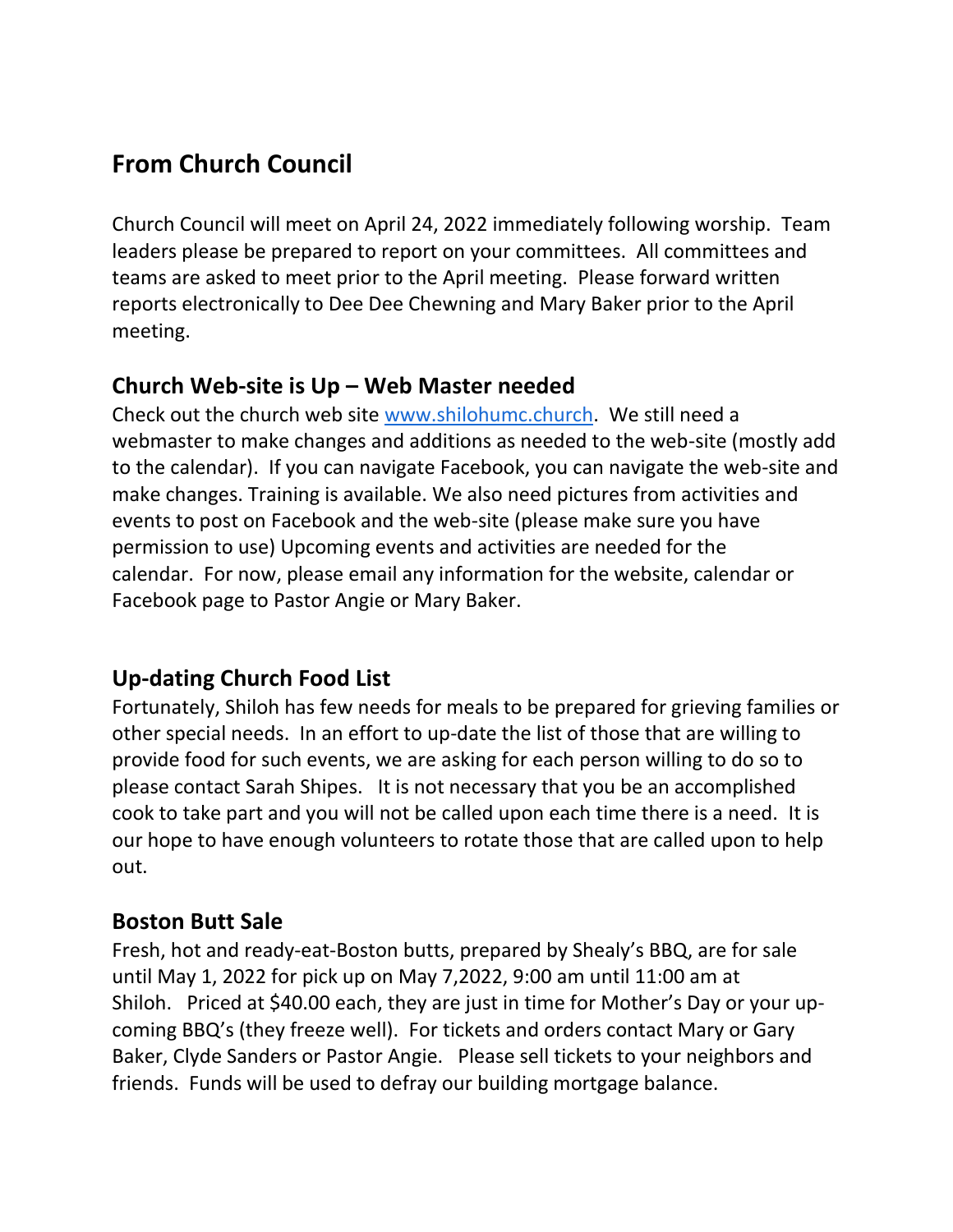#### **Children/Youth Coordinator**

The position of Children/Youth Coordinator is still open. Please encourage anyone that you may know to apply or post the position in appropriate locations. It is a part-time position and it will be necessary to work every Sunday during Sunday school hours. For a position description or more information contact Derrell Shipes.

## *Mary Baker*

## **From the Mission/Outreach Ministry**

**Local Food Pantry** - We continue to collect non-perishable food items for the local food pantry to support families with food insecurity. Although they greatly appreciate the donation of all non-perishable food items, here are the items most needed:

Canned Fruit Canned Soup Jelly or Jam Canned Green Beans Apple Sauce Powdered Mashed Potatoes Canned Beans Canned Corn Peanut Butter Rice Grits Spaghetti Pasta Sauce Canned Chicken Canned Tuna Cereal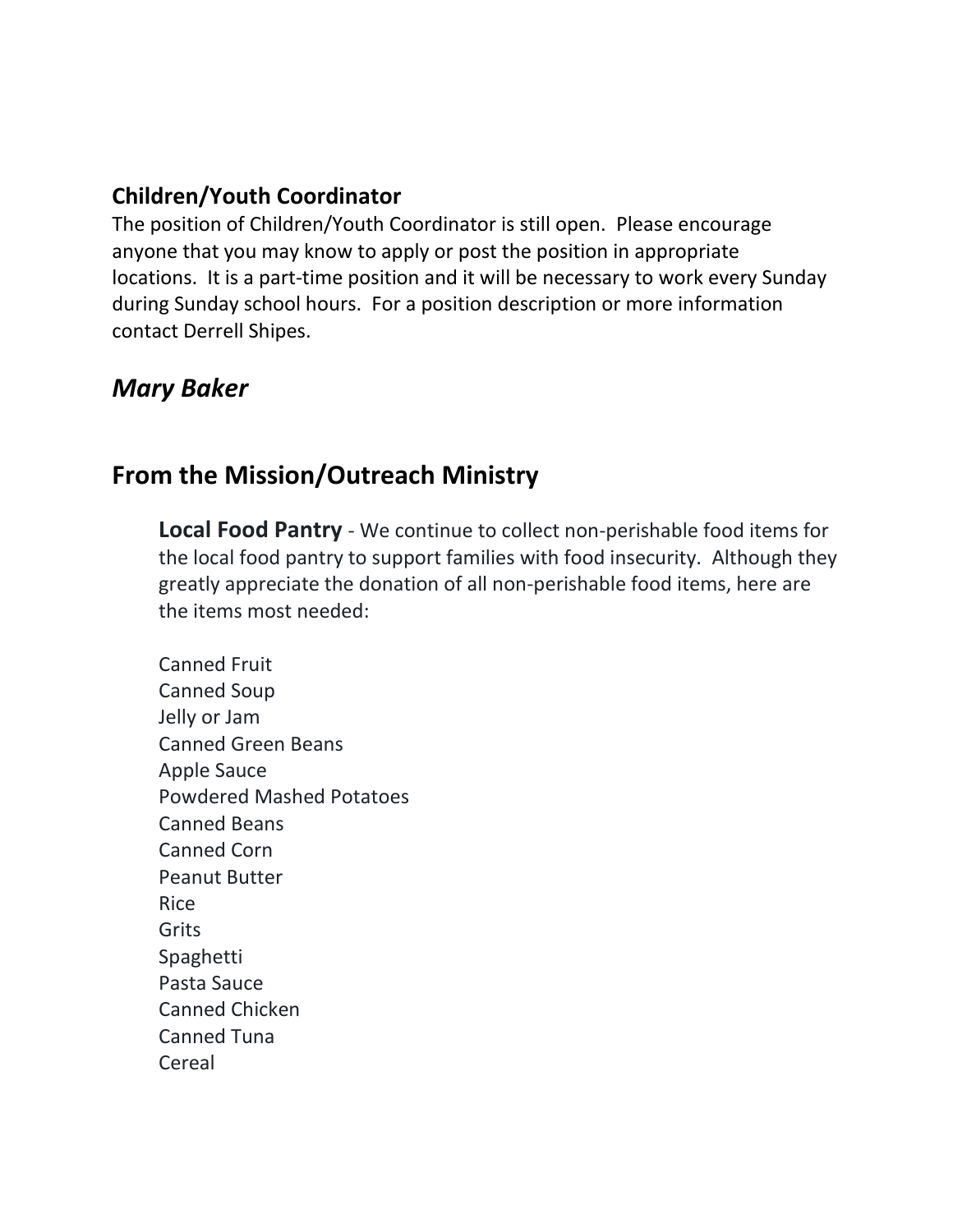**Gilbert Middle School** - We continue to provide individually packaged healthy snacks for GMS students with food insecurity. Here are some of the items requested:

Granola Bars Protein Bars Fruit & Nut Bars Goldfish Crackers Cheese/Peanut Butter Crackers Trail Mix Apple Sauce BelVita Biscuits Mixed Nuts

#### **Easter Egg Hunt**

We are planning an Easter Egg Hunt for our Shiloh children as well as children throughout the community. It is scheduled for Saturday, April 9th at 10:00. We are looking for a handful of volunteers to help set up (8:30- 9:30), organize the children(10-10:30), greet parents and welcome them to Shiloh, serve snacks after the hunt and clean up afterwards (12-12:30). If you are interested in volunteering to help, please call or text Ann Milligan at 803- 331-6252. Also, if you are willing to donate a dozen cookies, a jug of lemonade or a jug of sweet tea, that would be greatly appreciated. There is a volunteer sign-up sheet next to the flower calendar at the entrance to the sanctuary. We also have some flyers on the table near the entrance if you would like to share them with neighbors, friends or co-workers.

Thank you for your continued support of Mission/Outreach activities.

## *Ann Milligan*